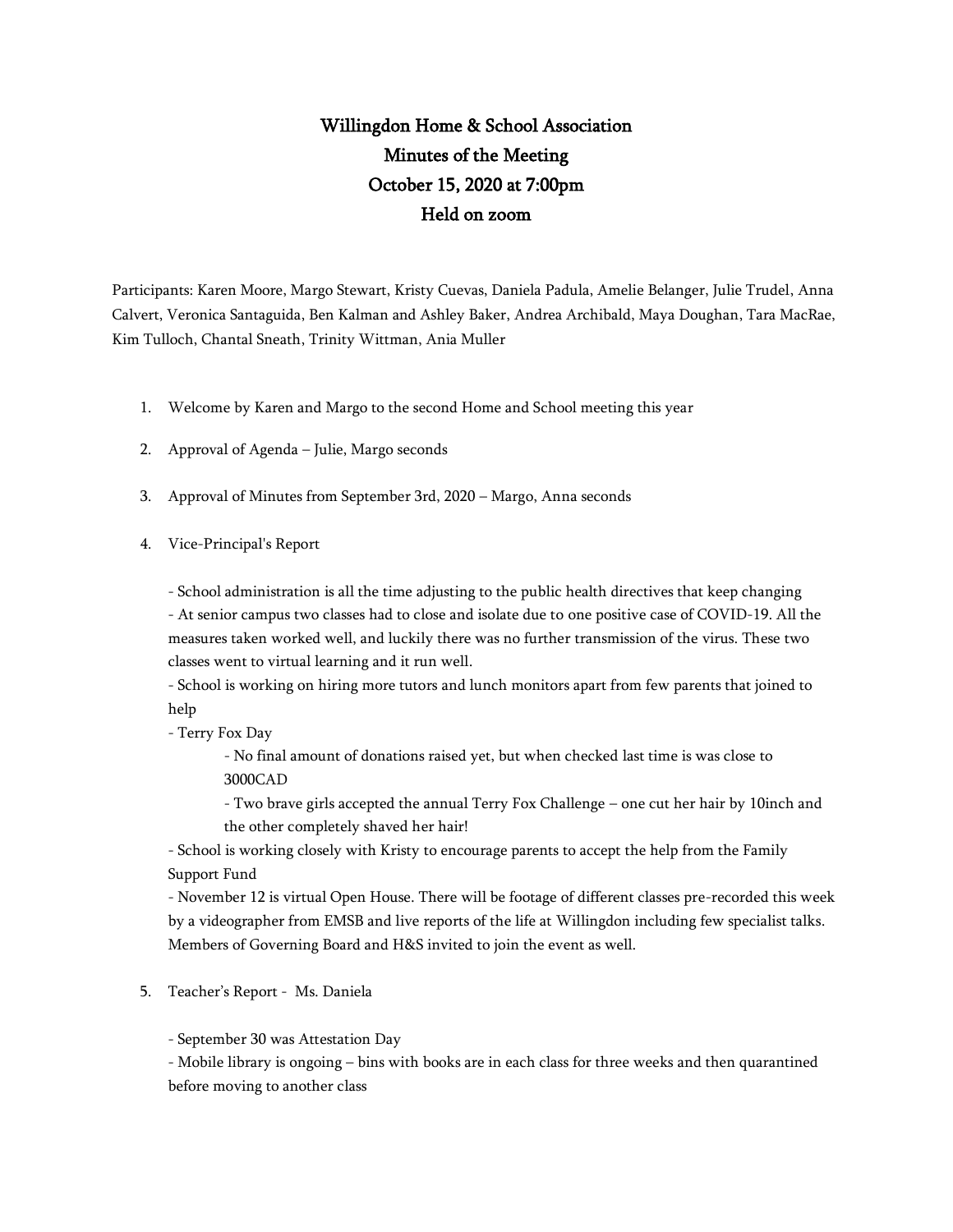- There will only be two report cards this year (instead of three) in January and June 2021. Progress card will be available on November 20

- Parents-teacher conferences will be held virtually on November 25 and 26

## 6. Communication Report

Seeking Communications Co-Chairs - call out sent for communication and co-secretary roles. There is enough communication for two people – website management, emailing, campaigns, social media so could be co-chaired. Veronica, Amelie and Andrea presented their background and expressed vivid interest in joining H&S. To be voted in at the end of the meeting.

- 7. Treasurer's Report Anna
	- Available 16.630CAD
	- Expenses so far: back to school K/gr.5 treat bags (779.88CAD), teacher appreciation first week of September (352.08CAD), emergency fund groceries (192.20CAD)
- 8. Membership Report
	- Big Cartel set up by Karen and works well. H&S members tested the site and purchased the QFHSA memberships.
	- To move away from cash and in person payments, PayPal seems to be best solution and also easy to set-up. In order to register for PayPal we need a business number. Karen is looking for solutions, but registering with NEQ as a non-profit business seems to be best (many other H&S associations are registered as non-profits). Details for registering:
		- 1. \$22 for name reservation (application saved, ready to process)
		- 2. \$36 for registering as non-profit (single form to complete with Execs info)
		- 3. Estimated time frame 1-3 weeks

Motion to approve H&S to register with NEQ as non-profit business – Julie, Anna seconds

- 9. Family Emergency Fund Report Kristy
	- Current balance: 6718CAD
	- 12 families signed up for the Fund (total of 15 kids)
	- New campaign Oliver's Labels launched and information will be emailed around this week. 20% off each sale goes to Family Support Fund. Offering labels as well as personalized mask-scarves
	- Spiritwear Campaign tshirts, hoodies, tuques and caps with school's logo. Estimated 900- 1000CAD (136pieces ordered)
	- Recette en Pot estimated 2500CAD based from last year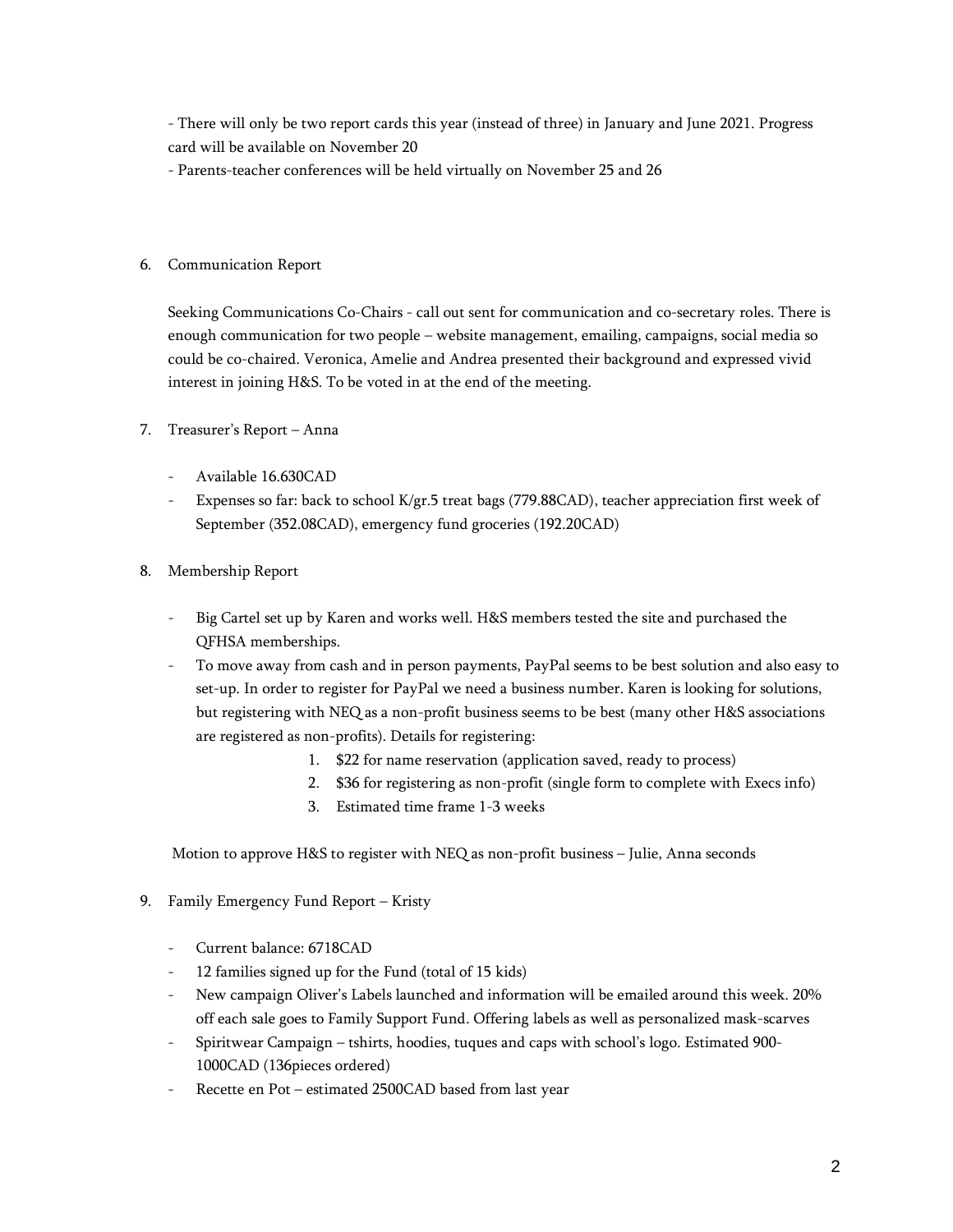- School/lunch fees 4080CAD support for 10 families
- Emergency groceries 1000CAD (100CAD monthly for 10months)
- One lunch free daily at each campus  $-5$  kids signed up so far

## 10. Other Business

a. Coloring pages

Free Reproducibles needed for K to gr. 4 to keep kids occupied and calm during lunch hour request from Ms. Candice

b. QFHSA change to insurance

When hosting in person events it is required now that the company comes with their own employees to set up equipment (like bouncy castle), we cannot any longer set it up ourselves.

c. Pizza/froyo money update

Margo worked with Mini bistro of EMSB to offer solutions to the 2019-2020 purchased pizza lunches (total 460 lunches, 6600CAD) that were cancelled in March last year. We will be offering 3 free hot lunches for all students in grade 1-6 as a credit to be used with Mini Bistro anytime between now and the end of June.

Motion to approve – Kristy, second by Anna

d. Halloween update

- Hard to organize this year, to predict what will be okay at the time per public health guidelines. Several ideas were proposed and voted at GBM, but on Monday the final decisions will be made during school stuff meeting.

- Activities have to be helpful, easy and not extra burden on that day for the teachers. Any in and out of the school activities as well as moving around the school is difficult at the moment.

- Every teacher is organizing independent activities and decorating their classes
- Ideas include:
	- Decorate entrances at both junior and senior campus (7 in total). Setup in the evening by parents volunteers (masks, distancing obligatory)
	- Halloween dance by Ms. Lara
	- Parents record reading spooky stories to be distributed virtually in classes
	- Virtual pumpkin decoration contest is approved. Voting in class and prizes for the winners
	- Virtual costume parade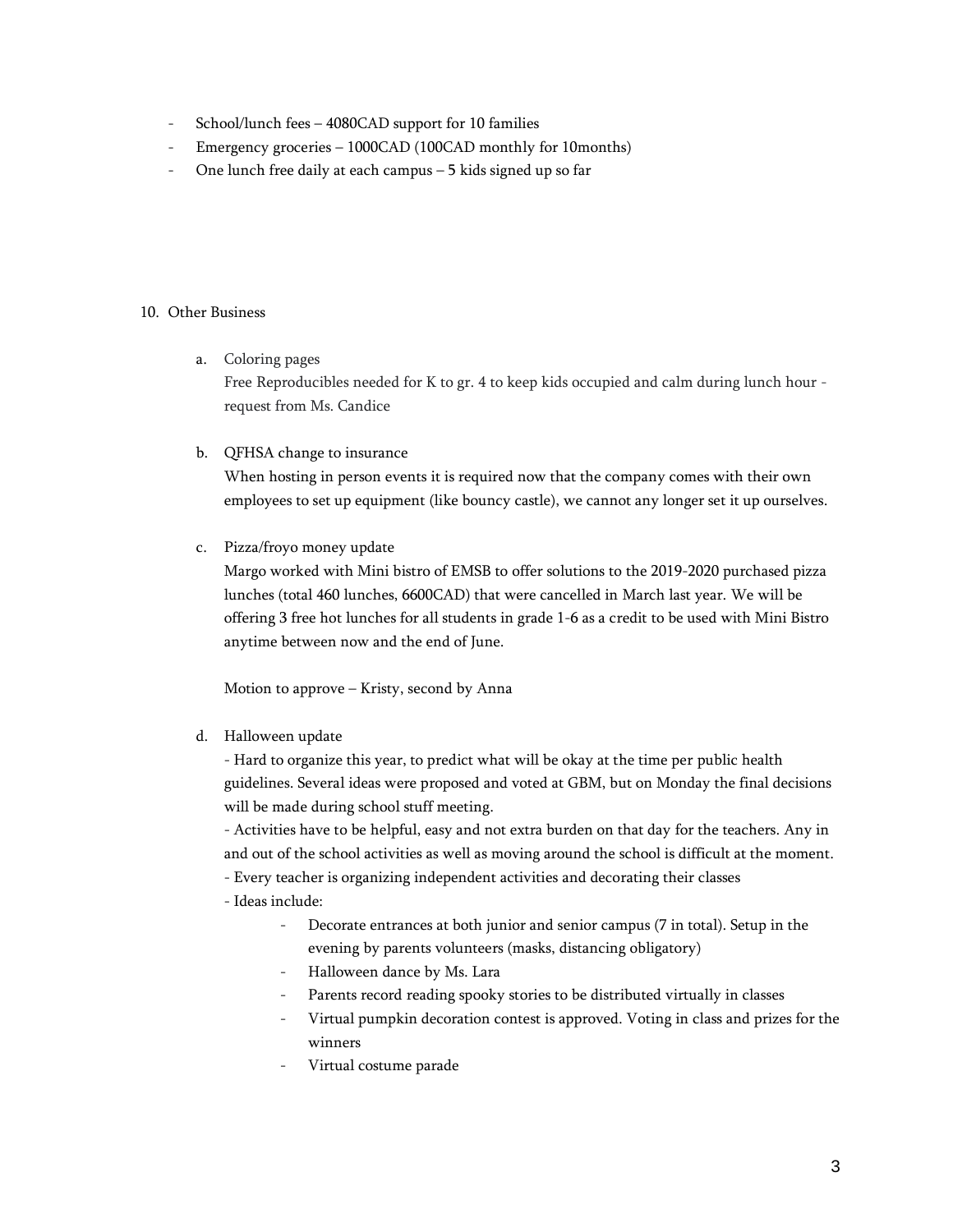200CAD additonal budget for this year's Halloween - approved by Julie, second by Margo

e. Grad committee - Julie

- First meeting held and committee members determined: 9 parents, 4 admin, cochairs Chantal and Julie

- Grad is well laid out since few years (yearbook, legacy gift, party)

- Design sweatshirt – already 4 different designs by Anna

- Budget – need to be outlined in details. Big budgets previous years (10.000CAD last year, 13.000CAD year before), 542CAD carry over from last year, estimating same amount as last year so ok 5000 to raise if no events happening at the end of the year - Fundraisers – calendar and/or cookbook

Cookbook: H&S and gr. 6 teachers planning to collaborate on schoolwide cookbook but it needs further discussions if cookbook as official H&S / gr. 6 fundraiser? Chapter with gr. 6 favorites? 2 restaurants already confirmed for full-page ads – Karen and Ben (K parent) in contact with them

- f. Book fair online, dates confirmed for November 9th-23rd
	- \$100 in scholastic rewards for each teacher has been sent out
- g. TSAW updates Kim
	- Ideas for the next editions include:
		- Little bag with treats like take a break with kitkat
		- Mini spa self-care bags with hand lotion, soap or bath salts
		- Contacted Mercanti and Elementaire Café (closer to senior campus) to see if deal on gift cards possible
		- Baking and ornaments donations for Christmas time

- Usually TSAW is one week in February so the whole budget (last year 750CAD) goes mainly for that week. This year we would like to support the teachers all year long so maybe budget from other cancelled events (corn roast, movie night) could be shifted towards TSAW?

- Traditional involvement of the community for TSAW has to be adapted this year and be creative

- h. Kindergarten Christmas event
	- Coordinators: Martina Sedevic, Jimmy, Andrea

- Event will take place outdoors, each class at a different time plus a little gift and/or

- virtual event
- Budget spent last year 750CAD, max 1000CAD

Motion to approve – Karen, second by Kim

i. Recette en Pot:

- Coordinator: Tara McRae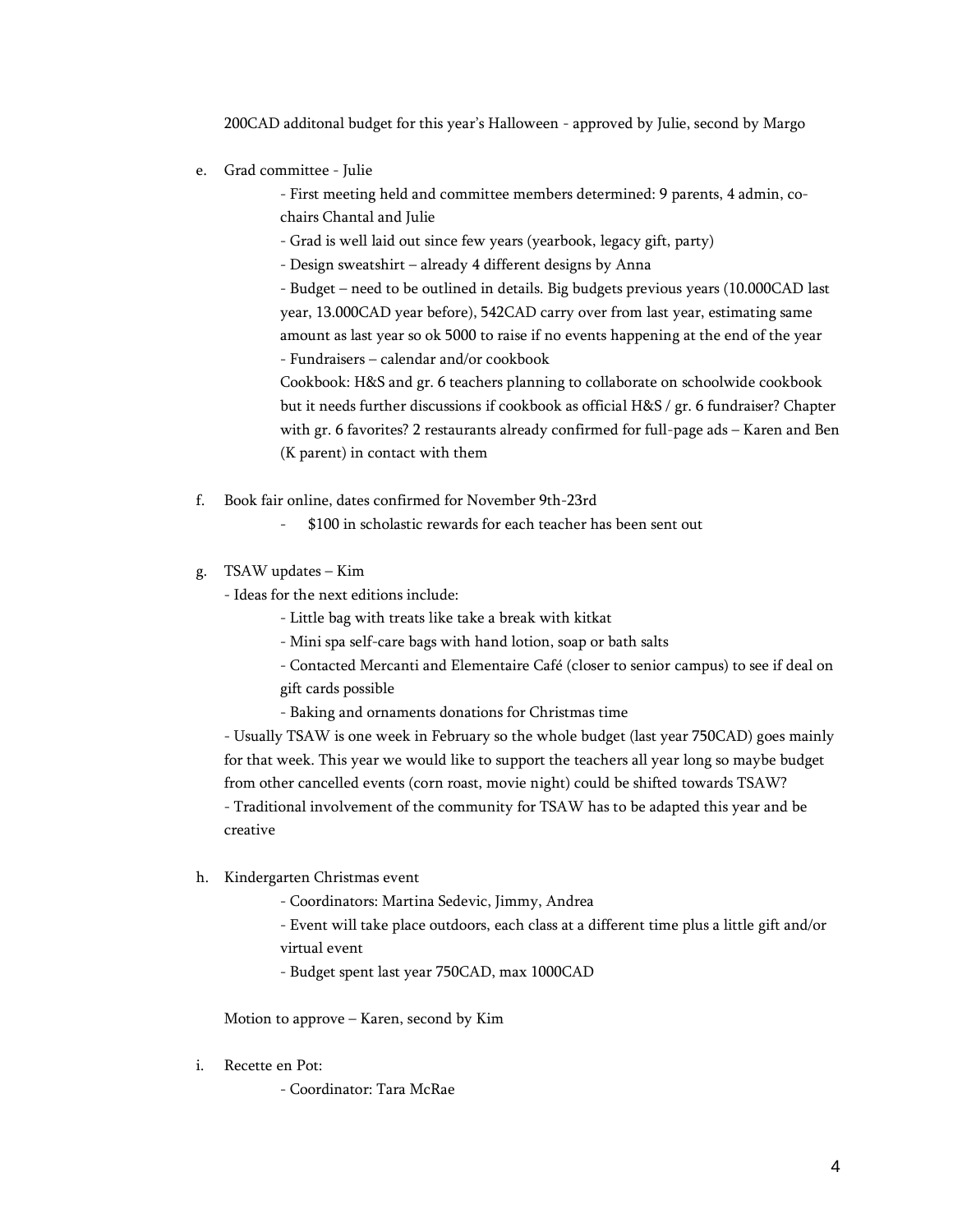- Website went live. Fewer items available for sale than last years due to some supply chain issues. 10 items to sell. Direct delivery to door. Min. order of 6 jars, 5 days for delivery.

- Dates: Nov 2nd-Dec 11th (or shorter time frame?)
- Price: \$10.99 / 30% profit (\$3.30 per jar)
- j. Caroline's Toy Drive
	- Running from Nov 6 Dec 2
	- Last year's drive collected 2538 gifts to children in 38 women's shelters
- k. Other Follow-ups

- FundScrip fundraiser will be launched soon. Veronica as coordinator. Easy way to support H&S by paying for purchases (grocery, gas etc) using gifts cards. Every purchase contributes between 2% and 10% to H&S.

- Spending:
	- Bike racks
		- Option 1:
			- $\bullet$  1 x 9 bike rack = \$588.85
			- Installation: = approximately \$800
			- $\bullet$  Total = \$1596.83 (tax included)
			- Vote on \$1800 budget
		- Option 2
			- $1 \times 7$  bike rack = \$405.00
			- Installation: = approximately \$800
			- Total: \$1385.45 (tax included)
			- Vote on \$1500 budget

Motion to approve the bike racks for 9 bikes (option 1) - Kristy and second by Anna

11. Vote

Motion to nominate Veronica as Co-Secretary – Kim, second by Anna Motion to nominate Andrea as Communications Co-Chair – Julie, second by Karen Motion to nominate Amelie as Communications Co-Chair – Julie, second by Karen

No objections to any nominations

12. Adjournment – 9.44pm